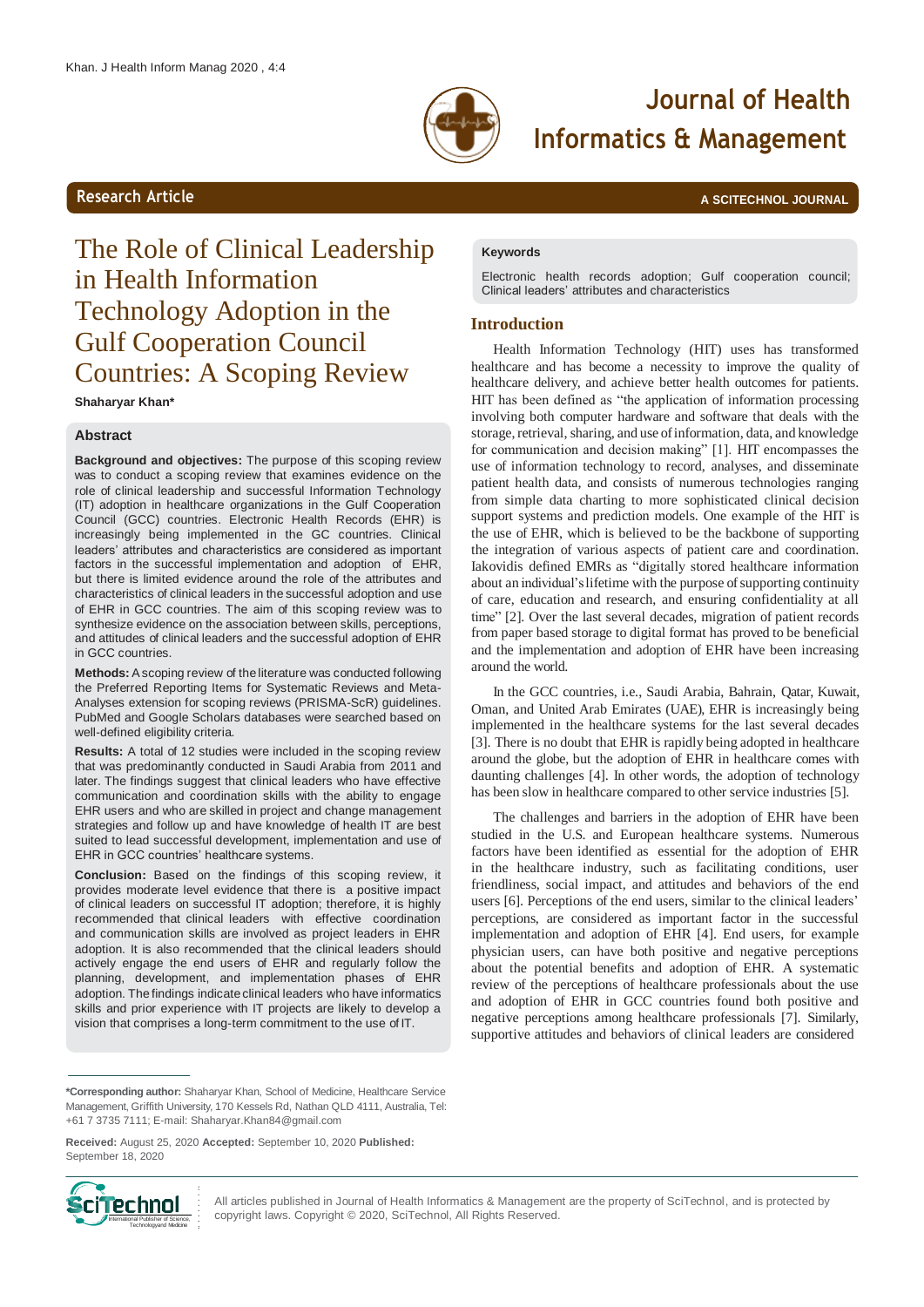essential for the successful adoption of EHR in healthcare because there is association between the EHR adoption and clinical leadership [8]. Clinical leaders are healthcare professionals who have been assigned leadership roles at different levels in the healthcare system, for example they could be responsible for the EHR implementation and project management at any organizational level. For the purpose of this scoping review, we have defined clinical leaders as healthcare professionals who are responsible for EHR implementation and project management at any organizational level and who deliver care in clinical units, departments, and divisions, such as department and division directors, chief executives, and other department heads. The role of clinical leadership in EHR adoption has been studied in the U.S. and European healthcare context, but there is limited evidence around its role in the adoption of EHR in the GCC countries. More specifically, there is limited evidence around the role of attributes and characteristics of clinical leaders on the successful adoption and use of EHR in GCC countries.

# **Related literature**

Over the last several decades, information managers have migrated healthcare systems from the manual or paper based records to EHR in GCC countries. Different terminologies have been used to describe EHR, such as electronic medical records, automated health records, and computer based patient records. EHR is still not used in the majority of the Middle Eastern and GCC countries' healthcare systems [9]. In the following sections, Iwill discuss the implementation of EHR in some of the GCC countries such as Saudi Arabia, Qatar and United Arab Emirates, as well as examples from the Middle East, such as Jordan andTurkey.

Several hospitals in Saudi Arabia have implemented EHR, including the National Guard Health Affairs, KFSH and RC, and armed forces hospitals [10]. However, the implementation of EHR in Saudi Arabian hospitalsis verylow; by2008, only15% ofthe provinces had implemented EHR [11]. Several studies have reported on the implementation of EHR in Saudi Arabia; however, the role ofclinical leadership in the adoption of EHR was rarely discussed [10,12].

In Jordan, integration of the health information systems, such as administrative databases, laboratory and computerized physicians' orders, into EHR have been carried out successfully [13]. After successful implementation of the EHR under the project named Hakeem, EHR implementation was scaled to the rest of the countries' healthcare systems [14]. Nationwide EHR implementation in Turkey was carried out by Turkey's NHIS (NHIS-T) with almost 71% of the private and university hospitals connected to the national database by 2010 [15]. In the UAE, the implementation of EHR has significantly increased during the last decade, and several healthcare providers have adopted the Middle East Electronic Medical Record Adoption Model (EMRAM). The number of healthcare providers implementing EHR under the EMRAM program increased from 23 to 33 between 2011 and 2016, and most of them had reached stage 5 in its adoption [16].

The successful implementation of EHR has been related to several benefits, including improved healthcare outcomes, processes, and medical billing. Even though EHR has been implemented in themost advanced healthcare systems, including Malaysia, the United States, China, Singapore, the United Kingdom and Korea, the desired level of distribution of EHR has not been achieved [17]. In order to obtain benefits of EHR implementation, it is vital that the EHR is completely adopted. Effective leadership and project management has been regarded as an important factor for the successful adoption of EHR [18].

In the context of GCC countries and the Middle East, successful implementation of EHR has been linked to factors such as organizational structures, coordination, and degree of acceptance to change, workflow processes and adapting to best practises [19-21]. Some studies conducted to explore the success and failure factors of EHRsEHR in Saudi Arabia found that the planning stage of EHR implementation is very crucial for its successful adoption. The study by Abouzahra also found that risk management and communication were the main factors of project failure in EHR implementation. These factors highlight the importance of the clinical leadership in the successful implementation of EHR, because the above-mentioned factors are very much dependent on the perceptions, attitudes, and skills of clinical leaders. For example, good leaders heading the implementation of EHR can influence resistance from the staff through effective change management strategies. This is of particular importance when studies have found that micro-level factors, such as resistance from physicians and individual perceived complexity, are attributed to low rates of EHR adoption [22]. Clinical leaders are one of the main stakeholders during the implementation of EHR. The factors influencing the successful implementation of EHR are greatly dependent on the perceptions, attitudes, and skills of individuals in leadership roles and can be overcome through effective leadership strategies [18].

Studies have demonstrated a significant association between clinical leaders' attributes and skills and the successful outcome of EHR implementation. Several studies have reported positive associations between leaders' explicit knowledge of IT andoutcomes of the health information system adoption [22-24]. Among these studies, most of the clinical leaders were trained in technology use, skilled in customizing technology solutions, and skilled in technology project implementations.

Other than the technology knowledge, clinical leaders' attitudes and perceptions also have positive associations with the successful adoption of EHR. For example, studies have associated the positive effect of hospital leaders' beliefs in the usefulness of technology and its adoption [25]. Self-confident, steadfast, and proactive leaders are believed to contribute to successful adoption of EHR [26]. Those leaders who are skilled in IT and had previous experiences of technology related projects implementation are more likely to promote proactive leadership partnerships and behaviors, which are directly linked to the successful implementation and adoption of EHR [8].

#### **Rationale for the study**

Evidence from the literature shows that the role of clinical leadership is a key factor in the adoption of EHR in healthcare. Effective clinical leadership with competence in technical informatics and project management skills in healthcare information are essential for the successful implementation and adoption of new technologies in healthcare. In the GCC countries, healthcare is undergoing a ubiquitous digital transformation, similar to the healthcare systems in the rest of the world. Clinical leaders' knowledge about how and what to do in order to support effective integration of technology into healthcare is essential to manage the digital transformation. However, there is lack of evidence on what type of clinical leadership skills, attitudes, and perceptions contribute to the effective adoption of technology in healthcare in GCC countries. In 2014, Australia and Norwegian researchers conducted a systematic literature review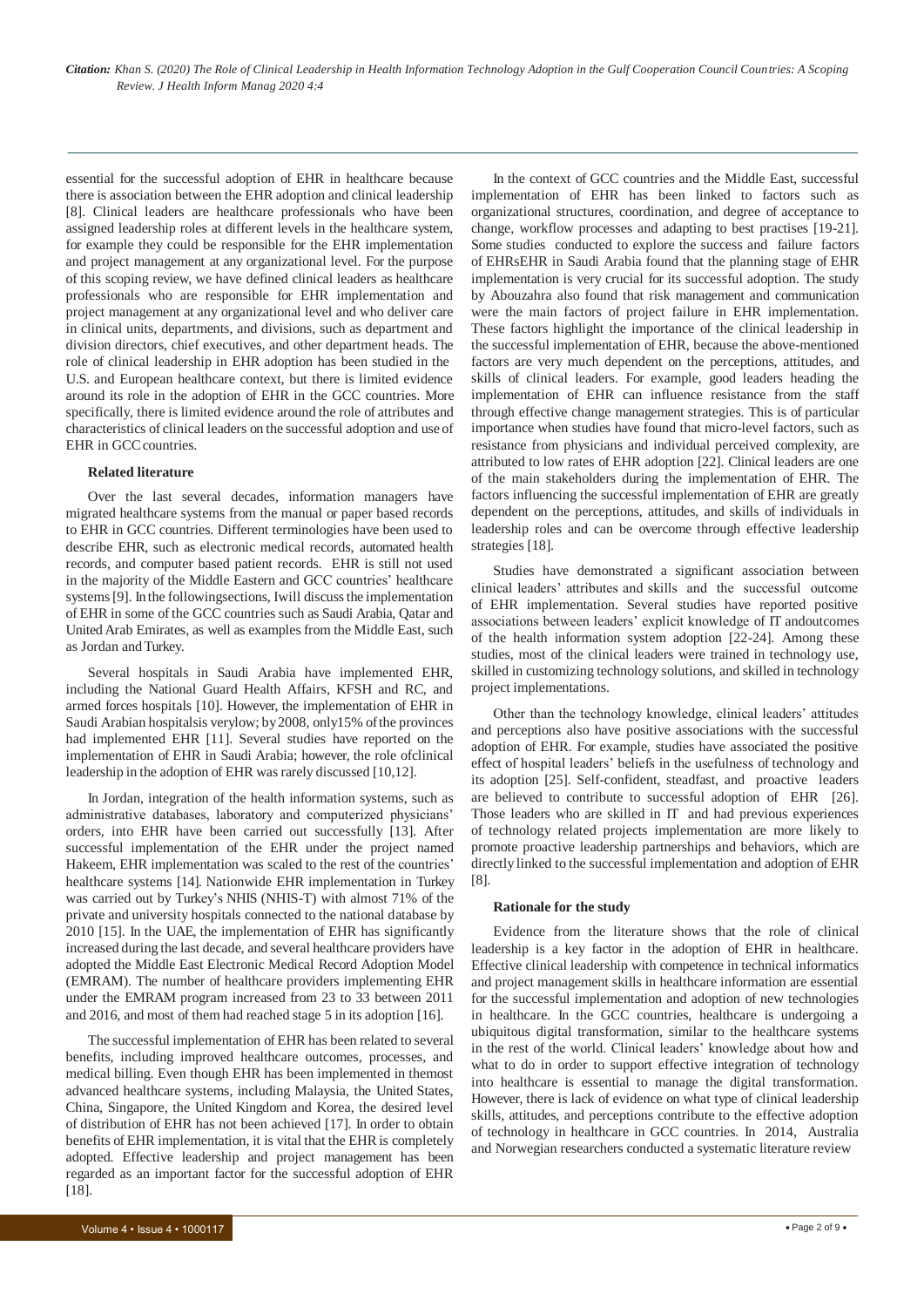on the impact of clinical leadership and concluded that clinical leaders positively contributed to the successful adoption of EHR in healthcare organizations [8]. However, none of the 32 studies included in the systematic review were from the healthcare system in the GCC countries or the Middle East. There are increasing interests in the implementation of EHR in the healthcare systems in the GCC countries and the existing evidence around the topic is limited. This scoping review aimed to synthesize evidence around the role of clinical leaders in the adoption of EHR in healthcare to address this knowledge gap.

# **Objective**

The aim of this scoping review was to synthesize evidence on the association between skills, perceptions, and attitudes of clinical leaders and the successful adoption of EHR in the GCC countries.

#### **Research question and scope**

The aim was addressed by answering the research question: what are the attitudes, perceptions and leadership skills of clinical leaders that affect the adoption of EHR in GCC countries to improve organizational and patient outcomes? The topic and research question of the scoping review was guided by the objective of the course guidelines and was limited to the healthcare services management area. The study scope was limited to the implementation and adoption of EHR in GCC healthcare providerorganizations.

# **Materials and Methods**

The scoping review was conducted by following PRISMA (Preferred Reporting Items for Systematic Reviews and Meta-Analyses) extension for scoping reviews (PRISMA-ScR) guidelines [27]. The detailed methodology was followed as stated below.

# **Eligibility criteria**

The scoping review included studies that explored the association between characteristics of clinical leaders, i.e. attitudes, perceptions and skills, and the successful adoption of EHR or the effect of clinical leadership on the outcomes related to EHR adoption in healthcare organizations in the GCC countries. Clinical leaders in the context of the scoping review were defined as those having a leadership role in a healthcare organization, such as department and division directors, chief executives, and other department heads. Only studies exploring adoption of EHR within the context of GCC countries' healthcare organizations were included in the review. We also included those studies where the main focus of the study was not the leadership attributes in the adoption of EHR, but findings did mention the leadership attributes and characteristics in relation to the EHR adoption. Adoption of EHR was defined as the decision to obtain an EHR from its development to implementation, including continuing use and regular improvement. Articles considered eligible to be included in the scoping review included empirical studies, white papers, reports, reviews and qualitativeinterviews.

# **Information sources**

Two electronic databases were chosen for the scoping review, i.e. Google Scholar and PubMed/MEDLINE. Google Scholar is an interdisciplinary database that provides scholarly literature by easily exploring related works, authors, citations, and scientific publications. PubMed/MEDLINE offers a great variety of advanced features such as its flexibility to use the MeSH (Medical Search Headings) vocabulary,

which is a powerful tool for narrowing down the search results. Google Scholar and PubMed/MEDLINE were systematicallysearched between December 31, 2019 and January 1, 2000, for the identification of the studies. This window period was selected to have an extended window period for literature search due to limited evidence of topic in the GCC countries' context. In addition to Google Scholar and PubMed/MEDLINE database, a snowballing approach was also adopted to actively search for reports or white papers and studies in the reference lists of other articles or studies. Only studies published in English language in the GCC countries' healthcare context were included in the scopingreview.

### **Search strategy and key terms**

Individually tailored search strategies for Google Scholar and PubMed/MEDLINE data bases were designed based on the key terms and their synonyms. The research question was conceptualized into its component parts for the development of the search strategy. The key words related to a) the setting i.e. healthcare providers, b) HIT or EHR, d) clinical leadership, and d adoption of EHR. The search strategies for Google Scholar and PubMed/MEDLINE are presented in the table below.

#### **Data management**

Reference Management Software EndNote was used to manage records and data throughout the scoping review process.

#### **Selection process**

The identified studies were subjected to a screening process where the researcher screened studies that explicitly discussed the role of clinical leadership in the adoption of EHR within the context of Healthcare organizations in GCC countries. The articles and studies retrieved from Google Scholar and PubMed/MEDLINE databases and those snowballed from other sources were first subjected to the identification process of duplicates studies, which were removed at the outset of the analysis. After the duplicates were removed, the studies were subjected to the screening and selection process. First, the studies were selected by searching for the key terms in their titles and abstracts. Any studies that did not mention the key words in their titles or abstracts were excluded. Second, studies with the role of clinical leadership in the adoption of EHR outside of the healthcare context were excluded. Studies describing aspects other than the EHR in the HIT context were also excluded from the analysis. The articles included after this stage of the screening process were fully read and excluded if they did not fulfill the inclusion criteria. The final list of articles wassubjected to a data extraction process.

#### **Data collection process**

Data was extracted from the included studies by using standardized quantitative and qualitative data extraction forms. The reviewer piloted the data extraction forms before the start of the review. Any discrepancies were resolved through a consensus reached by discussions with the supervisor, and any unresolved discrepancies were discussed with a third party forarbitration.

#### **Data synthesis**

First, general study characteristics data, such as publication year, country, healthcare context, and type of healthcare facilities and clinical leaders, were extracted in the data extraction sheet. Second, inductive content analysis was carried out [28,29], which is a suitable method to explore rationales, strengths, and limitations [30]. Third,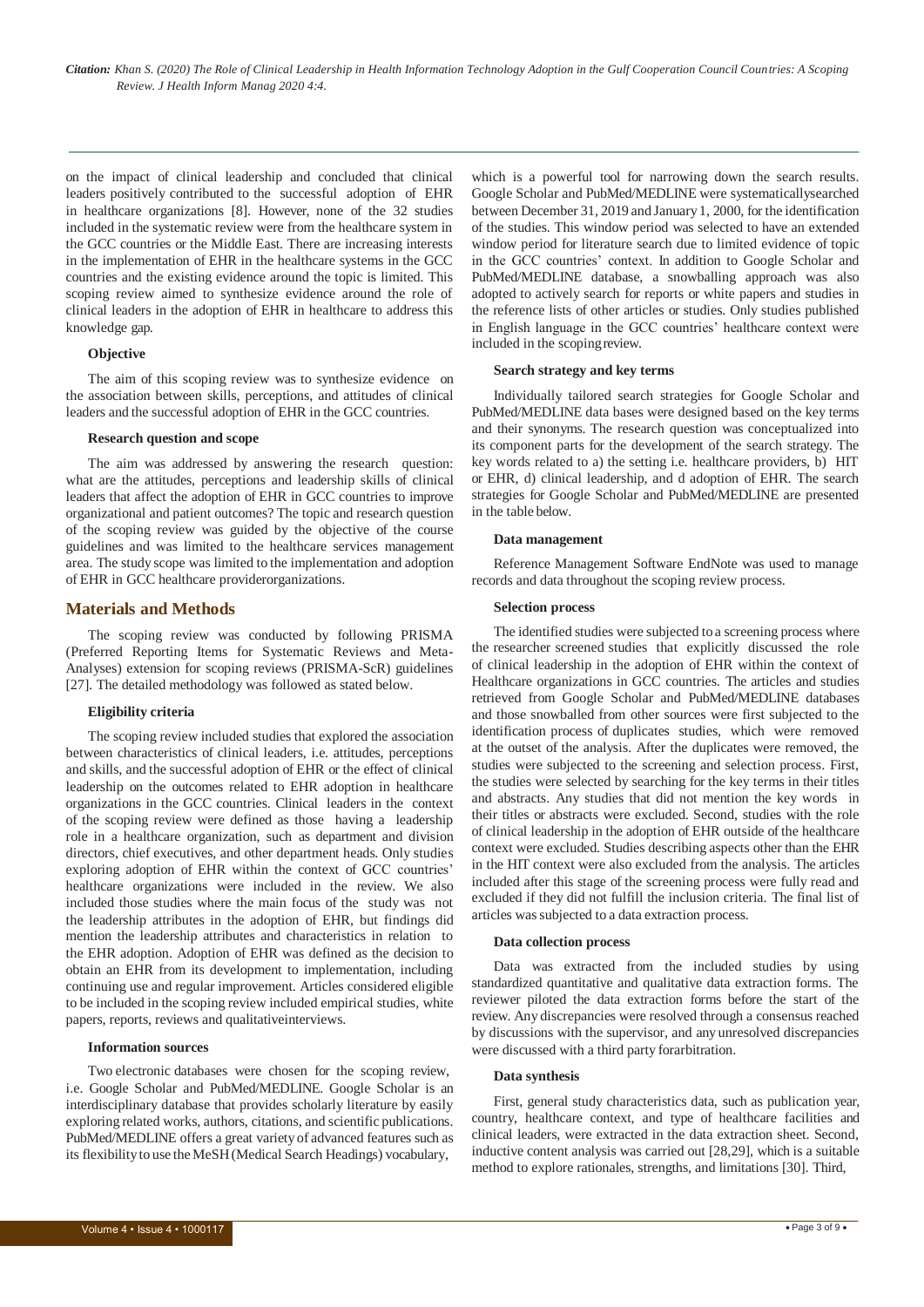*Citation: Khan S. (2020) The Role of Clinical Leadership in Health Information Technology Adoption in the Gulf Cooperation Council Countries: A Scoping Review. J Health Inform Manag 2020 4:4.*

directed content analysis was used to extract data from the studies included in the scoping review [29].

Data was analyzed through a narrative approach, i.e. the studies were regarded with a holistic approach. The attributes and characteristics of the clinical leaders were categorized based on the IT competence model by a model that divides competence of business managers into explicit IT knowledge and tacit IT knowledge [31]. The attributes and characteristics of the clinical leaders were then grouped based on the model by which provides a conceptual framework for HIT adoption [32]. Avgar's model (2012) framework described different stages of HIT adoption process, i.e. investment, implementation, and use, and at various levels of decision making in the healthcare organizations, i.e. strategic, operational, and frontline. Within the context of this scoping review, Avgar's framework was partially applied, i.e. the clinical leaders' attributes and characteristics were analyzed within the context of different stages of EHR adoption and not for the various levels of decision making level as insufficient data was available for thelater.

### **Ethical appraisal**

Even though there are no typical ethical guidelines forsystematic literature reviews [33] some considerations were addressed during this study. The researcher carefully selected the inclusion and exclusion criteria and made sure that the included studies had obtained ethical approvals where applicable. The results of the studymay have unintended consequences; therefore, the policy implications were considered. No ethical approval was required to conduct this study because only secondary data was obtained from the public domain.

#### **Results**

The final search strategies were executed in the selected databases, and snowballing was also performed in the reference lists of the relevant articles. The final data base search was carried out on May 9, 2020.

#### **Study selection**

Atotal of 1487 records were retrieved from the selected databases and the additional sources after duplicates were removed. All the retrieved records were screened by the title and abstracts and 1411 records were excluded leaving 76 records for full text reading. A total of 64 of the 76 records were excluded after full text reading, leaving 12 articles to be included in the scoping review asshown in Figure 1.



# **Study characteristics**

All of the studies were published in 2011 and later. One study was about the healthcare system in UAE [34], and one about the healthcare context in Saudi Arabia, UAE and Bahrain combined [35]. The context of the studies ranged from primary healthcare centers to general and tertiary hospitals. Both public and private sector hospitals were included in the studies. Of the 12 studies, six were about the implementation phase of EHR adoption [34-39], three were about implementation and use phase of EHR adoption [40-42], two were about pre-implementation and implementation phase [43,44], and one was about all the stages ofEHR adoption [45]. An overview of the included studies is given in Table 1. Of the 12 studies included in the review, 10 (83.3%) were about the healthcare context in Saudi Arabia as shown in supplementary table [36-44]. The healthcare context included national health informatics, and large, medium, and smalls hospitals both in private and public sectors (supplementarytable). **Table 1:** Search strategies for Google Scholar and PubMed/MEDLINE are presented in the table.

| Search strategies for Google Scholar and PubMed/MEDLINE |                                                                                                                                                                                                                                                                                                                                                                                                                                   |  |  |  |
|---------------------------------------------------------|-----------------------------------------------------------------------------------------------------------------------------------------------------------------------------------------------------------------------------------------------------------------------------------------------------------------------------------------------------------------------------------------------------------------------------------|--|--|--|
| Google<br>Scholar                                       | "Gulf Cooperation Council" OR "Bahrain" OR "Kuwait" OR<br>"Oman" OR "Qatar" OR "Saudi Arabia" OR "United Arab<br>Emirates" and "clinical leadership" OR "medical leadership" and<br>"healthcare" and "Health information technology" OR "health<br>technology" OR "medical technology" OR "HIT" OR "Electronic<br>Health Records" OR "Electronic Medical Records" OR "EHR"<br>OR "EMR" and "adoption" and "Skills" and "attitude" |  |  |  |
| PubMed                                                  | Gulf Cooperation Council OR Bahrain OR Kuwait OR Oman OR<br>Oatar OR Saudi Arabia OR United Arab Emirates and<br>leadership and Health information technology OR health<br>technology OR medical technology OR HIT OR Electronic<br>Health Records OR Electronic Medical Records OR EHR OR<br>EMR and technology adoption and attitude                                                                                            |  |  |  |

The following sections present the findings after the synthesis of the selected articles. In the first sections, the results of the thematic analysis of the clinical attributes and characteristics are presented. Later, the clinical leaders' attributes and characteristics are shown in relation to EHR adoption phases according to Avgar's framework.

#### **Attributes and characteristics of clinical leaders**

According to the results of the deductive thematic analysis, clinical leaders' attributes and characteristics related to the effective EHR adoption were categorized and grouped into different themes. The summary of the attributes and characteristics of the clinical leaders necessary for the adoption of EHR is shown in Table 2. Below is the detailed description of the each of the themes that resulted from the deductive thematic analysis of the included studies.

**Table 2:** Studies included with healthcare contexts.

| Country      | <b>Number of studies</b> | <b>Healthcare context</b>                                                                               |
|--------------|--------------------------|---------------------------------------------------------------------------------------------------------|
| Saudi Arabia | 10 (83.3%)               | Public and private<br>hospitals, primary<br>healthcare clinics, large,<br>medium and small<br>hospitals |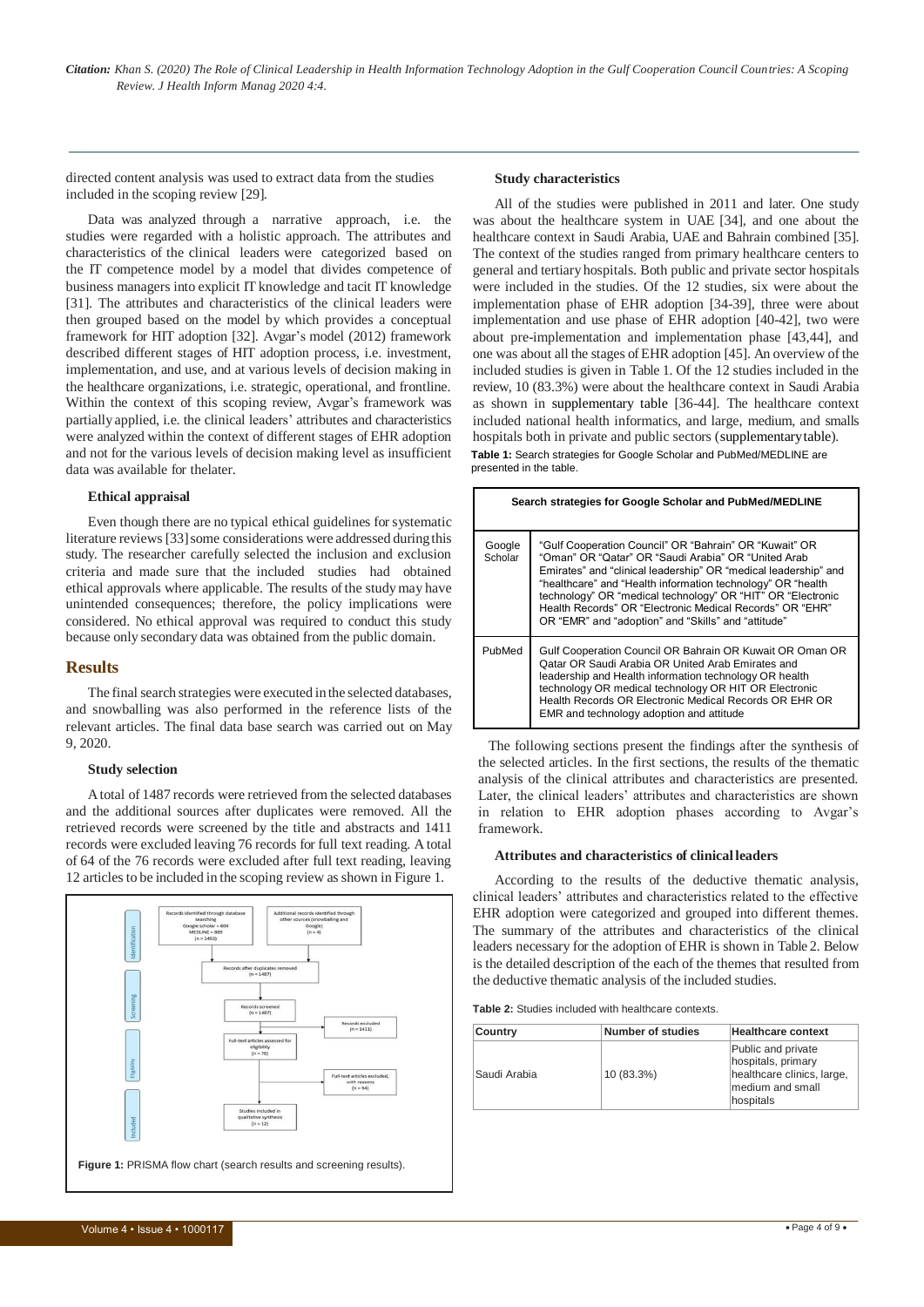| <b>UAE</b>                       | $1(8.3\%)$ | Health Information<br>System in Abu Dhabi |
|----------------------------------|------------|-------------------------------------------|
| Bahrain, UAE and Saudi<br>Arabia | $1(8.3\%)$ | National health<br>informatics            |

### **Ability to involve or engage EHR users**

The most common attribute of clinical leaders that affect EHR adoption was the clinical leaders' ability to involve and engage EHR users [34-45]. Rae and Nasser (2011) and Arnaout (2015) related the engagement and involvement of the EHR users with incentivizing good users with rewards, which also increased their job security [34,38]. Some of the articles more specifically described physicians' engagement and involvement as mandatory for the successful implementation and adoption of EHR [40-42]. Aldosari (2017) found that involving staff in the planning, development, and implementation phases of EHR adoption was important for effective adoption of EHR [43]. Lastly, some authors argued that clinical leaders' ability to engage and involve staff helped leaders manage perception and attitudes of EHR users through behavior change [44,45]. Rae and Nasser (2011) stated that identification and appointment of champions for EHR adoption was effective, i.e. awarding incentives to the top performers among the team members [34]. One of the specific approaches to engage and involve users for an effective adoption of EHR was to make users aware of the technology implementation through proper capacity building and training[34,36].

#### **Coordination and communication**

The second most stated category of the attributes of the clinical leaders for the effective adoption of EHR was their abilityto effectively coordinate and communicate with the relevant stakeholders [34-43]. Rae and Nasser suggested that clinical leaders' ability to enhance relationships vertically and horizontally in the organization structure and inter-organization communication were necessary for the effective adoption of EHR. Arnaout regarded the development of implementation roadmaps as an important aspect of an effective coordination and communication in this regard [38]. Another aspect of the effective coordination and communication attribute among the clinical leaders was their ability to clearly define tasks and responsibilities for the EHR adoption team members[34].

#### **Follow up**

The third most evident attribute of the clinical leaders in the effective adoption of EHR in the Gulf region was the clinical leaders' ability to properly follow up during the EHR planning, development, and implementation [34-39]. Rae and Nasser regarded supervision and monitoring the transformation of health records as an effective strategy of the clinical leaders to effectively follow EHR [34]. Arnaout argued that team involvement in the implementation of EHR was essential for effective follow up. Aswad stated that a clinical leader's attribute that positively affected adoption of EHR was to hold regular meetings with the EHR end users about the challenges that they faced during the daily operations and giving effective feeding back to the users [45]. Azza El.Mahalli found that focus group discussions with the EHR users to discuss the benefits of the EHR increased the adoption rate of EHR[39].

# **Leadership in project management**

Effective project management skills emerged as a category of the attributes of the clinical leaders for effective adoption of EHR [34,43]. Rae and Nasser described that the clinical leaders should have the

ability to develop SMART (Specific, Measurable, Achievable, Realistic, and Timely structured) objectives for the EHR implementation project that will be effective in EHR adoption [34]. Other important aspects of the effective leadership in project management were the clinical managers' ability to acquire resources for the development and adoption of EHR, as well as effective project time and cost management [34]. It was also found that clinical leaders' ability to take system-level decisions in a proactive and democratic manner was an important factor in the adoption of EHR. Lastly, effective planning and implementation was regarded as an important aspect of the leadership project management skills.

#### **Information technology knowledge**

Knowledge about IT was regarded as an important attribute of the clinical leaders for the effective adoption of EHR [34,43]. More specifically, Aldosari stated that health information industry knowledge was an important aspect of the IT related skills for the clinical managers [43]. On the other hand, Rae and Nasser described the IT related skills of clinical leaders as their ability to be mindful in key functions of the systems in the design and implementation of EHR [34]. Aswad Akmal described that an understanding of the clinical workflow was essential for EHRadoption, and clinical leaders' ability to set and enforce clinical processes was an important attribute of clinical leaders for effective adoption of EHR[45].

#### **Perceptions and attitudes of behavior control**

Another important category that emerged as clinical leaders' attribute for successful adoption of EHR was their perceptions and attitudes of behavior control [35,45]. Aspects of the leaders' perceptions and attitudes of behavior control included commitment of the clinical leaders during all phases of EHR implementation, accountability, and responsibility for EHR implementation, and their ability to use change readiness indicators to manage users involved in the development and implementation of EHR[35,45].

#### **Effectiveness and clarity of change management strategy**

One ofthe most described aspects ofthe clinical leaders' attributes was their ability to develop effective and clear change management [34-38]. This attribute also included the clinical leaders' ability to conduct effective risk analysis[34].

# **EHR adoption phases and clinical leaders' attributes**

The clinical leaders' attributes and characteristics were also mapped according to the different phases ofEHR adoption. Not all the studies specified how the effect of the clinical leaders' attributes and behaviors were related to the organizational levels, but it was possible to relate their attributes and characteristics to the different stages of EHR adoption, as shown in Table 3. It is evident from the results that the majority of the attributes and characteristics were discussed in relation to the implementation phases of the EHRadoption.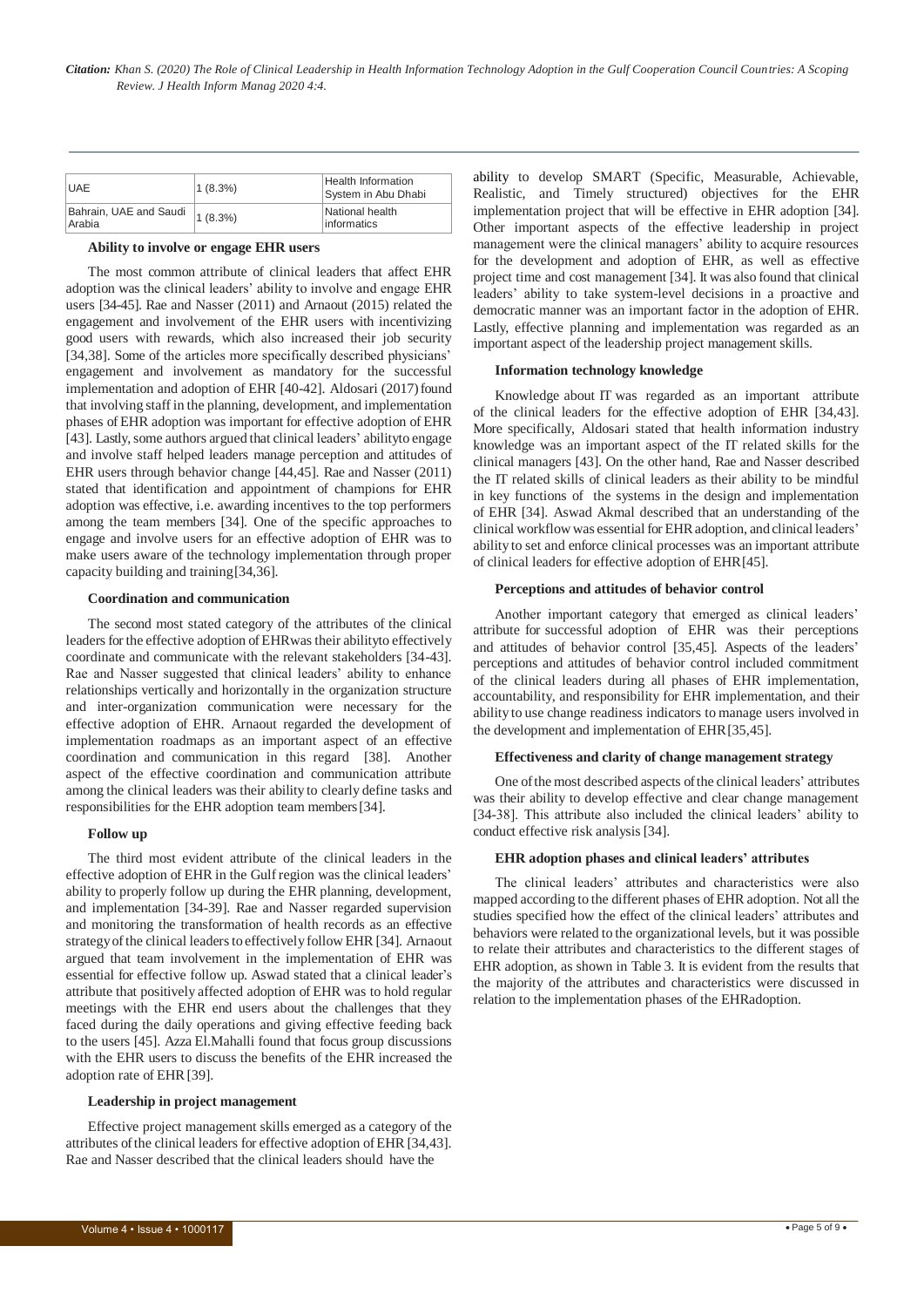*Citation: Khan S. (2020) The Role of Clinical Leadership in Health Information Technology Adoption in the Gulf Cooperation Council Countries: A Scoping Review. J Health Inform Manag 2020 4:4.*

| Attitudes, perceptions and<br>skills of<br>leaders/managers                         | Description                                                                                                                                                                                                                                                                                                                                                                                             |  |  |
|-------------------------------------------------------------------------------------|---------------------------------------------------------------------------------------------------------------------------------------------------------------------------------------------------------------------------------------------------------------------------------------------------------------------------------------------------------------------------------------------------------|--|--|
| Ability to involve/engage EHR users                                                 | Incentivize good EHR users with<br>rewards and provide job security to<br>them<br>Engage physician users for successful<br>implementation of EHR<br>Involve project staff in the planning,<br>development and implementation<br>phases<br>Manage perceptions and attitudes of<br>EHR users/change behavior                                                                                              |  |  |
| Follow up                                                                           | Supervise and monitor the<br>transformation of health records Ability<br>to monitor and follow up on EHR<br>implementation, the team involved in<br>the implementation<br>Hold regular meetings with EHR users<br>about the challenges they are facing,<br>and feeding back to them<br>Conduct periodic focus groups with<br>EHR users to identify and discuss<br>perceived benefits of the EHR systems |  |  |
| Leadership in project management                                                    | Ability to develop SMART (Specific,<br>Measurable, Achievable, Realistic, and<br>Timely structured) objectives<br>Acquire the required resources for the<br>development and adoption of EHR<br>Project time and cost management<br>Time management, team building and<br>conflict management                                                                                                            |  |  |
| Effective coordination and<br>communication                                         | Enhance relationships vertically<br>and horizontally in the organization<br>structure<br>Inter organization communication<br>Develop and share implementation<br>roadmaps<br>Develop effective communication                                                                                                                                                                                            |  |  |
| <b>IT Knowledge</b>                                                                 | Mindful in key functions of the systems<br>in the design and implementation of<br><b>EHR</b><br>Health Informatics industry and control<br>knowledge                                                                                                                                                                                                                                                    |  |  |
| Communicate clear vision and goals<br>for EHR adoption                              | Clearly define tasks and<br>responsibilities for the EHR adoption<br>team members                                                                                                                                                                                                                                                                                                                       |  |  |
| Identify and appoint champions for<br><b>ERH</b> adoption                           | Award incentives to top performers<br>among the team in EHR<br>implementation and adoption                                                                                                                                                                                                                                                                                                              |  |  |
| System level decision making                                                        | Ability to take decisions in participative<br>and democratic manner                                                                                                                                                                                                                                                                                                                                     |  |  |
| Planning and implementation                                                         | Ability to plan for conducting EHR<br>related and clinical activities in parallel                                                                                                                                                                                                                                                                                                                       |  |  |
| Effectiveness and clarity of change<br>management strategy                          | Effective risk analysis and change<br>management strategy development<br>Clarity in change management<br>strategy                                                                                                                                                                                                                                                                                       |  |  |
| Training on information management<br>(users' involvement)                          | Keep staff aware of the effect of<br>technology implementation                                                                                                                                                                                                                                                                                                                                          |  |  |
| Perceptions and attitudes of behavior<br>control<br>Understanding clinical workflow | Commitment of the leaders during all<br>the phases of EHR adoption<br>Accountability and responsibility for<br><b>EHR</b> implementation<br>Ability to use change readiness<br>indicators to manage all the<br>stakeholders in the EHR development<br>and implementation<br>Commitment of leaders to develop and<br>implement EHR system<br>Set and enforce clinical processes                          |  |  |

**Table 3:** Summary of the clinical leaders' attributes and characteristics for the adoption of HER.

**Table 4:** Clinical leaders' attributes and characteristics in relation to EHR adoption phases.

|                                                                  | <b>Adoption</b><br>phase                                                |                                                                                                                                                                                                          |                                                                                                                                                    |  |  |
|------------------------------------------------------------------|-------------------------------------------------------------------------|----------------------------------------------------------------------------------------------------------------------------------------------------------------------------------------------------------|----------------------------------------------------------------------------------------------------------------------------------------------------|--|--|
| <b>Attributes and</b><br>characteristics                         | Pre<br>Implementation<br>phase                                          | Implementation<br>phase                                                                                                                                                                                  | Use<br>phase                                                                                                                                       |  |  |
| Ability to involve/<br>engage EHR users                          | Aldosari,<br>2017<br>Aswad Akmal,<br>2015<br>Aljarullah et al.,<br>2017 | Rae & Nasser,<br>2011<br>Aldosari, 2014<br>Arnaout, 2015<br>Aldosari, 2017<br>Aswad Akmal,<br>2015<br>Aljarullah et al.,<br>2017<br>Al-Rayes, Alumran<br>and AlFayez, 2019<br>Aljarullah et al.,<br>2018 | Aldosari,<br>2014 Aswad<br>Akmal,<br>2015<br>Aljarullah et<br>al., 2017<br>Al-Rayes,<br>Alumran and<br>AlFayez, 2019<br>Aljarullah et al.,<br>2018 |  |  |
| Effective<br>coordination and<br>communication                   | Aldosari,<br>2017<br>Aswad<br>Akmal,<br>2015                            | Rae & Nasser,<br>2011<br>Arnaout, 2015<br>Aldosari, 2017<br>Aswad Akmal,<br>2015<br>ALKRAIJI, Osama<br>and Fawzi, 2014<br>Azza El.Mahalli,<br>2015                                                       | Aswad Akmal,<br>2015                                                                                                                               |  |  |
| Follow up                                                        | Aswad Akmal, 2015                                                       | Rae & Nasser,<br>2011<br>Arnaout, 2015<br>Aswad Akmal,<br>2015<br>Azza El.Mahalli,<br>2015                                                                                                               | Aswad Akmal,<br>2015                                                                                                                               |  |  |
| Leadership<br>in project<br>managemen<br>t                       | Aldosari, 2017<br>Aldosari, 2017                                        | Rae & Nasser,<br>2011<br>Rae & Nasser,<br>2011<br>Aldosari 2017<br>Aldosari, 2017                                                                                                                        |                                                                                                                                                    |  |  |
| IT knowledge                                                     | Aldosari, 2017                                                          | Rae & Nasser,<br>2011<br>Aldosari, 2017<br>Alkraiji, Jackson<br>and Murray, 2013                                                                                                                         |                                                                                                                                                    |  |  |
| Perceptions<br>and attitudes of<br>behaviour control             | Aswad Akmal, 2015                                                       | Aswad Akmal,<br>2015<br>ALKRAIJI, Osama<br>and Fawzi, 2014                                                                                                                                               | Aswad Akmal,<br>2015                                                                                                                               |  |  |
| Effectiveness and<br>clarity of change<br>management<br>strategy | Aswad Akmal, 2015                                                       | Rae & Nasser,<br>2011<br>Almaiman et al.,<br>2014<br>Aswad Akmal,<br>2015<br>Alkraiji, Jackson<br>and Murray, 2013<br>Al-Rayes, Alumran<br>and AlFayez, 2019                                             | Aswad Akmal,<br>2015<br>Al-Rayes,<br>Alumran and<br>AlFayez, 2019                                                                                  |  |  |

# **Discussion**

The findings of this scoping review reveal that there is an increasing interest in the GCC countries to discuss the importance of clinical leaders' attributes and characteristics in the successful adoption of EHR. However, the review did not find studies from all the GCC countries. With the majority of the studies conducted in Saudi Arabia, the attributes and characteristics of clinical leaders were explored within the context of all levels of healthcare ranging from primary healthcare to tertiary healthcare in both private and public health sector. In addition, the findings in this scoping review also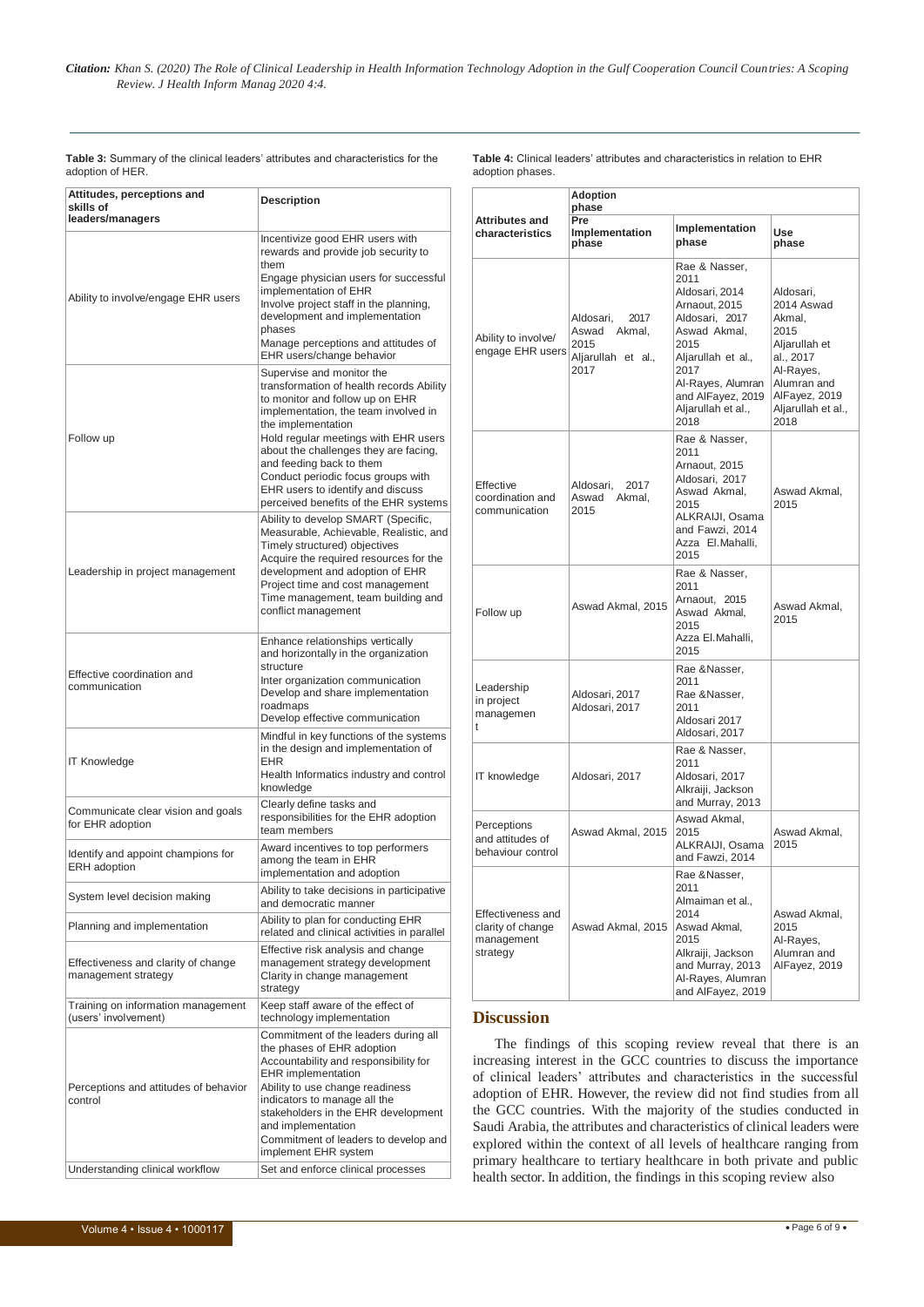suggest that clinical leaders who have effective communication and coordination skills with the ability to engage EHR users, are skilled in project and change management strategies and follow up, and have knowledge of health information technology are best suited to lead successful development, implementation and use of EHR in GCC countries' healthcare systems (Table4).

This scoping literature review is the first of its kind to explore the association between the clinical leaders' attributes and characteristics to the successful adoption of EHR in GCC countries. Majority of the studies were of empirical nature and applied mixed methods approaches. There was only one study covering the healthcare system in UAE among the GCC countries [34]. Rae et al. conducted amixed methods study in UAE by studying the health information system in Abu Dhabi and their major focus was to explore the challenges in the development of centralized digital EHR systems in the UAE [34]. Alkariji et al. focused on identifying the challenges and opportunities in health informatics in the GCC countries, and included three countries in their analysis, i.e., Saudi Arabia, Bahrain, and UAE [35]. The study was part of a larger project that aimed to map out the overall development of EHR development in the GCC region. The rest of the studies included in this scoping review were covered EHR adoption in Saudi Arabia. Aldosari et al. conducted a mixed methods study to determine the rates, levels, and determinants of EHR system adoption in 16 public and six private hospitals in Riadh, Saudi Arabia [40]. Almaiman studied the overview of electronic dental records in primary healthcare clinics in Saudi Arabia through an exploratory study that mainly focused on the implementation phase of the EHR adoption [37]. Arnaout conducted an exploratory qualitative study in Saudi Arabia to explore the lived experiences of healthcare SME leaders on their strategies to adopt EHR [38]. Aldosari conducted a study of three large cities in Saudi Arabia and investigated the practices of EHR project managers in terms of their practices' relationships with successful or unsuccessful implementation and adoption [43]. Their sample size consisted of 35 highly skilled EHR project managers with 10 years or more of experience. The study by Aswad was a PhD thesis using a mixed methods study design to develop a framework for understanding the factors for EHR adoption. The study by Aljarullah also aimed to develop a framework that could support policy initiatives in primary healthcare physicians in Saudi Arabia. Azza conducted their study in large Saudi Arabian hospitals to explore the adoption and barriers to the use of EHR by nurses. Alkariji et al. used an exploratory interpretative approach to explore the barriers of EHR adoption in Saudi Arabia. Rayes et al. studied the adoption of EHR among physicians in Saudi Arabia through a crosssectional qualitative study. They used the technology acceptance model featuring resistance to change, influence and trainings. Lastly, Aljrullah et al. explored the factors that support policy initiatives in theprimaryhealthcare physicians' acceptance of EHR in Saudi Arabia.

This scoping review aimed to identify the clinical leaders' attributes and characteristics associated with the adoption of EHR in GCC countries, since the adoption of EHR is a major challenge in healthcare systems of both the developed and developing countries. In the literature, several theories have been developed to explore the users' acceptance of new technology, such as Theory of Reasoned Action, Theory of Planned Behavior, and the Technology Acceptance Model. Overall, the technology adoption theories point to three main factors for technology acceptance and adoption, i.e. attitudes towards technology, perceived benefits of the technology, and perceived usability of the technology in practice[41].

The findings of this scoping review suggest that clinical leaders with IT skills, specifically in health informatics, are likely to lead the process of EHR adoption. It is suggested that the clinical leaders and other healthcare professionals should acquire the IT related competencies before they are involved in the development and implementation of EHR [46]. The findings in this scoping review are in line with the evidence that IT competences of business leaders are stronglyassociated with the successful technologyadoptions [47-49].

Clinical leaders' support of the end users of EHR at all the stages of EHR adoption is needed to tackle the stressful situation that the end users face as a result of the new technology and workload [50,51]. Clinical leaders with strong managerial skills have the ability to fill this gap and provide the right support at the right stage of EHR adoption [52,53].

Ongoing capacity building of the EHR users is crucial and helpful in sustaining the users' interest and engagement with the new technology; therefore, the top management role in providing such support on a continuous basis is crucial for appropriate EHR adoption [54]. Other than the formal capacity building and training, it is crucial that the clinical leaders hold regular meetings with EHR users and the champions among them to maintain their eagerness to be involved in the adoption of EHR [55].

One of the crucial steps in leading the successful implementation and adoption of EHR systems is the clinical leaders' ability to manage change effectively. This attribute of the clinical leaders is of paramount importance because EHR adoption requires several levels of interaction with the staff, managers, and end users. It is suggested in the literature that prior assessment of the potential users of EHR should be conducted in hospital settings in terms of their capacity building, involvement, and interests [56,57]. The implementation of EHR in healthcare settings increase the workload of physicians and other healthcare professionals [58]; therefore, it is of paramount importance that clinical leaders provide propersupport and effectively lead the change management process for the successful adoption of EHR.

This scoping review focused on the attributes and characteristics of clinical leaders that were associated with the successful adoption of EHR systems. However, in practice, there were numerous factors in the complex healthcare environment that affected the successful adoption of EHR, such as health policies, legal aspects, and financial constraints. This review did not focus on clinical leaders' sociodemographic factors, such as age, gender, ethnicity, and cultural background, which could also have influenced the results of the studies. This should be addressed in future studies. Further studies are required to understand GCC countries' healthcare workforce, which relies heavily on an expatriate healthcare workforce. This leads to a high turnover of staff, which affects clinical leadership and healthcare organizations' future prospective on technology.

When the findings of the study were mapped according to the Bassellier's framework of IT adoption, it appears that the findings are in line with the results suggested in the literature, i.e. attributes and characteristics of the clinical leaders were associated with successful adoption of EHR as shown in Figure2.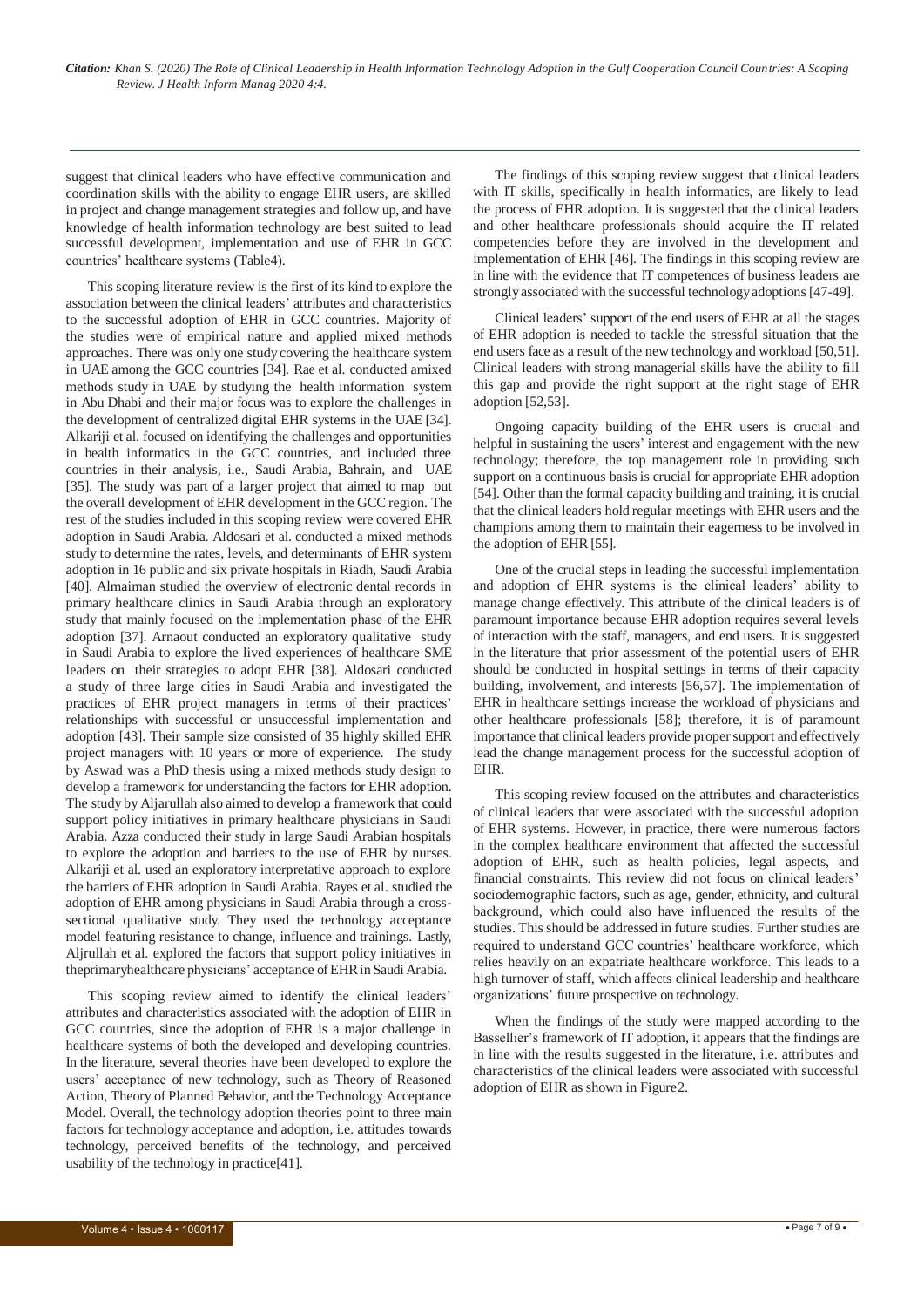*Citation: Khan S. (2020) The Role of Clinical Leadership in Health Information Technology Adoption in the Gulf Cooperation Council Countries: A Scoping Review. J Health Inform Manag 2020 4:4.*



There are some potential limitations of this scoping review as follows. We only included studies published in English language, and given that the predominant language in the GCC countries is Arabic, we could have missed studies on this topic which were published in Arabic language. Due to the time limitation, only two data bases were selected for this study. Therefore, other studies published on the topic could have been missed. Since the focus of the study was GCC countries, the generalizability of the findings to other countries and healthcare settings could be limited. Other limitation of the study is that Avgar's framework was partially applied because insufficient data was available on the various level of decision-making.

The findings of this review suggest that clinical leaders should be involved proactively in all stages of the EHR adoption, i.e., planning and development, implementation, and use phases. However, the deeper analysis shows that the included studies in this scoping review related the leaders' attributes and characteristics predominantly to the implementation stage of EHR adoption, as shown in Table 4. This finding may suggest that the top management of the EHR projects should focus more on the implementation stage of the EHR adoption when it comes to the clinical leaders' attributes and characteristics. Based on the findings of this scoping review, the following recommendations are suggested for the successful implementation and adoption of EHR in the GCCcountries.

- Clinical leaders leading the development and implementation ofEHR should follow effective coordination and communication strategies and improve the relationship both vertically and horizontally in healthcare organizations.
- Clinical leaders should actively engage and involve the end users of EHR through incentives and rewards, proper conduct capacity building, and manage perceptions and attitudes of EHR users.
- Clinical leaders should properly follow up during the EHR planning, development and implementation, and provide feedback on the challenges that the users face in practice.
- Clinical leaders should use effective project management approaches to manage the different stages of EHR adoption and acquire the needed resources for the successful adoption of EHR.
- Clinical leaders should be well trained and experienced in health informatics-related skills

# **Conclusion**

This scoping review synthesizes evidence around the clinical leaders' attributes and characteristics and their association with

the successful adoption of EHR in the GCC countries' healthcare systems. The findings suggest that clinical leaders with effective communication skills and follow up, effective project and change management skills, and competence in health IT are more likely to lead the successful adoption of EHR in GCC countries. It is highly recommended that clinical leaders with effective coordination and communication skills are involved as project leadersin EHRadoption. It is also recommended that the clinical leaders should activelyengage the end users of EHR and regularly follow the planning, development and implementation phases of EHRadoption.

### **References**

- 1. Tommy GT, David JB (2004) The decade of health information technology: Delivering consumer-centric and information-rich healthcare. Department of health and human services.
- 2. Iakovidis (1998) Towards personal health record: Current situation, obstacles and trends in implementation of electronic healthcare record in Europe. Int J Med Inform 52: 105-15.
- 3. Khoja T, Rawaf S, Qidwai W, Rawaf D, Nanji K, et al. (2017) Healthcare in gulf cooperation council countries: A review of challenges and opportunities. Cureus.
- 4. Kruse CS, Mileski M, Alaystev V, Carol E, Williams A (2015) Adoption factors associated with electronic health record among long-term care facilities: A systematic review. BMJ Open 5: e006615-e006615.
- 5. Ajami S, BagheriTadi T (2013) Barriers for adopting Electronic Health Records (EHR) by physicians. Acta Informatica Medica 21:129.
- 6. Garavand A, Mohseni M, Asadi H, Etemadi M, Moradi MJ, et al. (2016) Factors influencing the adoption of health information technologies: A systematic review. Electronic Physician 8: 2713-2718.
- 7. Alanazi B, Butler HK, Alanazi M(2020) Perceptions of healthcare professionals about the adoption and use of EHR in Gulf Cooperation Council countries: A systematic review. BMJ Health & Care Informatics 27: e100099.
- 8. Ingebrigtsen T, Georgiou A,Williams RC, Magrabi F, Hordern A, et al. (2014) The impact of clinical leadership on health information technology adoption: Systematic review. Int J Med Inform 83: 393-405.
- 9. Alsadan M, Metwally EL, Jamal A, Ali A, Khalifa A, et al. (2015) Health Information Technology (HIT) in Arab Countries: A Systematic Review Study on HIT Progress. Journal of Health Informatics in Developing Countries 9: 32-49.
- 10. Alsahafi Y (2012) Studies of EHR implementation and operation in different countries with particular reference to Saudi Arabia. Massey University, New Zeland 130.
- 11. Altuwaijri MM (2008) Electronic-health in Saudi Arabia. Just around the corner? Saudi Med J 29: 171-178.
- 12. Hasanain R, Vallmuur K, Clark M (2014) Progress and challenges in the implementation of electronic medical records in saudi arabia: A systematic review. Health Inform Inte J 3: 1-14.
- 13. Nassar A, Othman M, Yahya H (2013) Implementation of an EHR system (Hakeem) in Jordan: Challenges and recommendations for governance. Overview of Hakeem Project. Him-Interchange 3: 1838-8620.
- 14. Alazzam MB, Sibghatullah AS, Razif MR, Mustafa MJ, Hariz MN, et al. (2016) Pilot study of EHR acceptance in Jordan hospitals by UTAUT2. J Theor Appl Inf Technol 85: 378-393.
- 15. Khanapi AG, Neamah AF (2016) A review of adoptation of electronic health records in middle east countries. Int J Dev Res 6: 9385-9389.
- 16. El-Hassan O, Sharif A, Al Redha M, Blair l (2017) Tracking the implementation of electronic medical records in Dubai, United Arab Emirates, Using an adoption benchmarking tool. Studies in Health Technology and Informatics 245: 64-68.
- 17. Al-Aswad A, Brownsell S (2013) A review paper of the current status of electronic health records adoption Worldwide: The gap between developed and developing countries. In Developing Countries 7: 153-164.
- 18. Trites PA, Gelzer RD (2008) How to Evaluate Electronic Health Record (EHR) Systems. American Health Information Management Association. Chicago, IL.